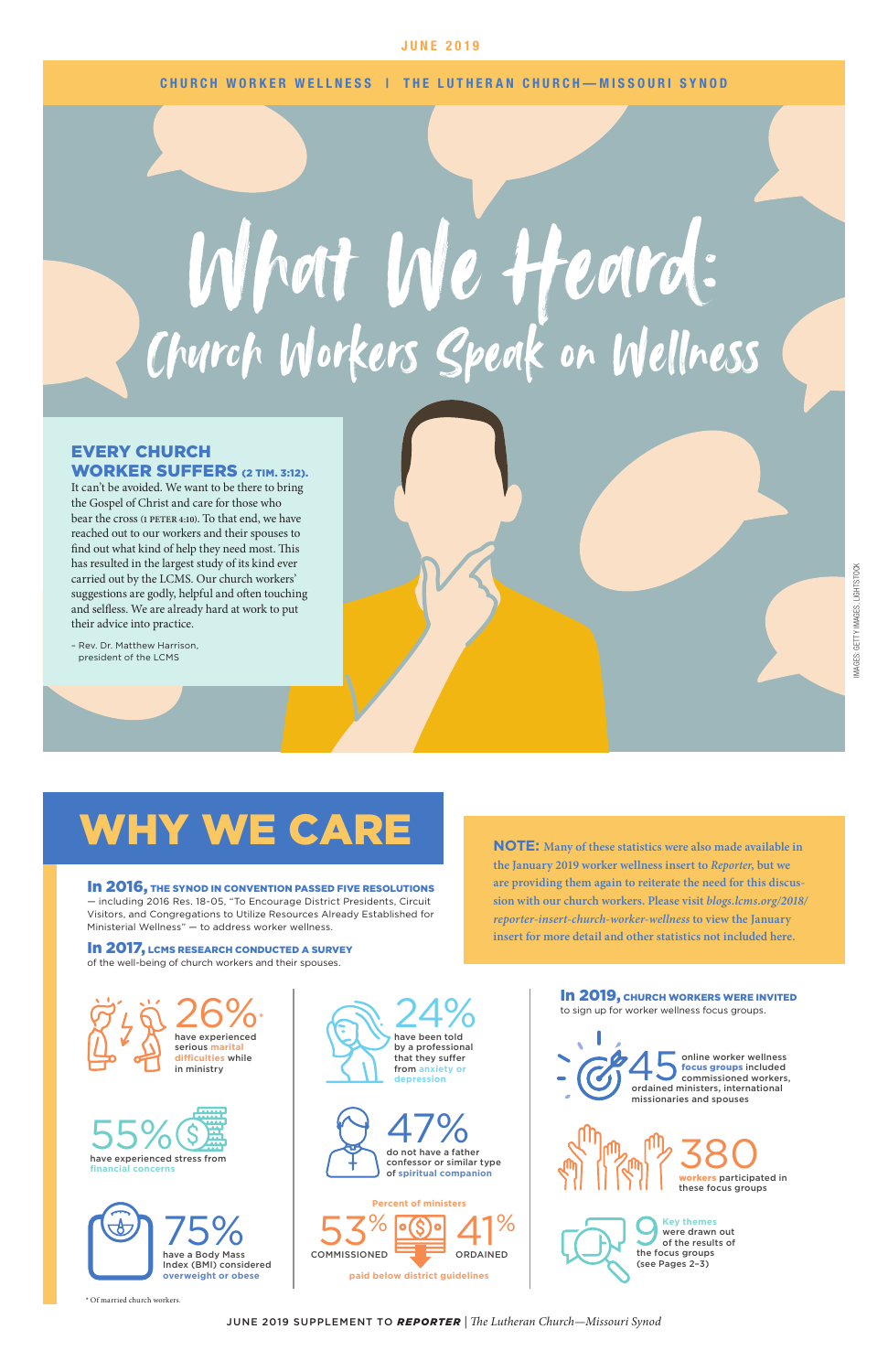... **AND WE LISTENED.** The nine themes below were mentioned often among the workers and their spouses throughout worker wellness focus group discussions. Nearly every one of the 25 groups repeatedly touched on these needs without being prompted by the facilitators. Since these themes are obviously heavy on church workers' minds, ministry leaders now have a clearer guide for how best to care for workers and their family members.

> relationship. It's no surprise, then, that when it comes to care and support, the workers clamored for personal, relational care from fellow workers and trusted professionals, rather than generic programs

**COURSE**, not all programs are bad. Several were praised in the focus groups for their mentoring/coaching model, local opportunities, and high quality of care and services. The workers hope that these kinds of programs and experiences can be made even more accessible to all workers, not just those new to the field.

that are intended for a broad audience.

#### **BUT WE LOVE highly**

a great need to have someone whose role is to provide personal, attentive care to them and their families. Unfortunately, there's a high level of distrust between church workers and a lot of fear that, by talking to someone about their challenges, they might lose their call.

to be at their best in order to serve their congregations and ministries well. This is why so many in the focus groups stressed that care for workers needs to be proactive to ensure that all church workers and spouses meet with someone regularly. The groups repeatedly mentioned ideas for district or even more local chaplains/deaconesses perhaps a team of them — that can offer a high level of personal care to workers without the burden of reporting to the district president about the worker.

**HOW ABOUT** a person that could serve as a 'worker chaplain,' providing pastoral care and counseling especially for spiritual and emotional issues among workers? But seriously, only if they don't report to my district president!

NON-REPORTING **CAREGIVERS** 

4

#### RELATIONSHIPS

last over time, but programs lack stability and come and go quickly! We need more supportive mentoring relationships.

#### $\mathsf{TED}$  to be in

relational programs like PALS, DOXOLOGY, Grace Place and even Concordia Plan Services. We need more like this!

IN ORDER TO FEEL

FIGHT the lie that I should not be in this position. The thought of admitting I need help is just one more thing to make me feel unqualified.

comfortable sharing or admitting that I have a need, I have to know with certainty that the caregiver is trustworthy and that my call won't be jeopardized.

# THE WORKERS SPOKE ...

WORKERS ALL AGREE that they do need care. They also agree that it's best done at the local level, with care and support available from the people around them. Who best to be

responsible for the care of the worker than the church or ministry to which they're called and the other church workers

#### around them?



SINCE WORKERS often care for themselves last, they need help finding local resources so they can access the right kind of care from the right provider at the right time, on their own. Most helpful would be vetted, updated lists that are easily and readily available anytime.

# 'WE  $\blacksquare$ ➌ ➊

#### WE WANT

someone who walks alongside us and understands, not someone who just occasionally checks in.

#### WE NEED

recommendations for trustworthy resources that we can access in our own neck of the woods!

RELATIONSHIPS MORE THAN PROGRAMS

### CARE PROVIDED AT THE LOCAL LEVEL ➋

A CHANGE IN THE CULTURE OF THE SYNOD

WORKERS IMAGINE a culture in the Synod composed of mutual support and encouragement, where workers care for one another. Rather than competing with one another, church workers want to rally around each other, leave behind judgmental attitudes and make sure no one is isolated.

NOT ONLY THAT, but workers ask that those in the Synod rework their definition of "normal," so that workers are more comfortable seeking care without fear or shame that they aren't meeting their church body's expectations.

WE NEED to be in each other's lives … eating together … talking … listening … praying.



#### I CONSTANTLY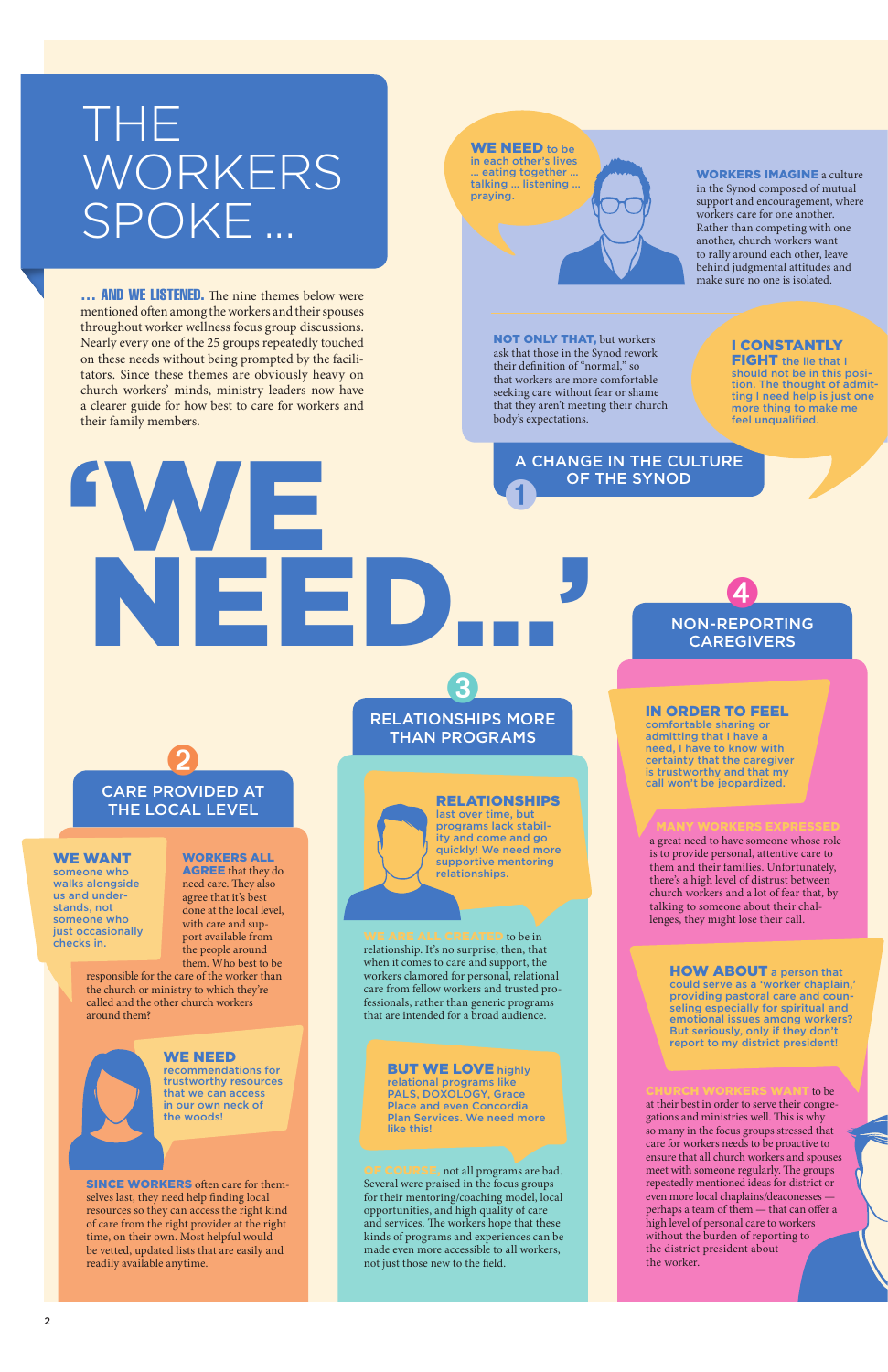Continued on Page 4

FINANCIAL ASSISTANCE ➑

### TO BUILD HEALTHY CHURCHES, SCHOOLS, MINISTRIES ➏

### COMMUNICATION: AWARENESS AND ADVOCACY ➐

#### RECOGNITION AND CONNECTION ➎

**RCH WORK IS a lonely** profession for many, but workers of all kinds desire quality social interactions. Sadly, it is difficult for most workers to develop friendships within their churches and ministries due to the nature of the oneway relationship. Spouses of workers are often quite lonely as well and feel they have very few options for personal friends or even spiritual support.

#### **BEING A commis**sioned worker often means feeling second class and left out.



seem to struggle with feelings of isolation, commissioned workers in particular stressed that they feel less appreciated and recognized both in their congregations and at the Synod level. Many times, they automatically assume that resources or programs from the Synod are intended only for pastors, unless it explicitly includes a mention of commissioned workers.

put their all into their vocation, so it's typical to see that the health of a church worker's congregation or ministry directly relates to their sense of vocational well-being. The focus groups also noted that a church or ministry's health also greatly impacts how well that ministry can care for its workers — so it's easy to see the connection. Especially for many pastors, if their church is doing well, they feel they are healthy, too. *And vice versa.*

#### WE DON'T WANT

to feel lonely, forgotten and disconnected anymore. Sometimes we feel that we're only cared about for the sake of our call, but we want to know we're cared about because we're human.

> put the best construction on the intentions of those for whom they care. They believe that the people want to love and support those they've called, but they just don't know quite how to show it. Still, there are many other church workers who don't feel secure or cared for in their current call, perhaps because of unrealistic expectations (time, duties, results), demanding or burdensome individuals, or the tendency to treat the pastor as a scapegoat for the church's problems.

**ROUGHOUT** the focus group discussions, workers reiterated that the Synod is doing well in raising awareness among workers, but it's the ministries and congregations that truly need to know how to care for their workers. Some of the workers explained that it may be helpful to remind ministries that worker care is a stewardship issue.

#### IF WORKERS **SPEAK** up for

#### MY WELL-BEING

may affect my church, but even more the health of my church affects my own wellbeing — we're one and the same!



#### I REALLY BELIEVE

the people in my church and ministry have good intentions — they just perhaps lack the awareness or knowledge needed to support me. Can the Synod teach and train our lay leaders?

> **THE WORKERS** largely realize that the Synod itself is not full of money, but they believe that the most effective way to care for workers is to invest in the workers themselves, regardless of their location and ministry. Many churches and ministries are not able to pay their workers what they fully need, so workers mentioned several ideas and options for closing the gap, like helping to alleviate student loan debt, providing salary assistance for ministries that can't afford to pay their church workers what they need, and helping church workers with high health-care deductibles and premiums.

IT CAN BE AWKWARD for workers to discuss their needs with their churches and ministries. They need someone else to speak up for them, both generally and specifically. Focus group participants wondered if the Synod and districts might provide training for ministry leaders and direct them to helpful resources for their church workers. Not only that, but workers are hopeful that those entities might also advocate for workers, especially when it comes to compensation, time off and access to resources.

themselves, it comes off as self-serving — and we certainly don't want to come across that way!

WE NOW KNOW

that it's important to care for ourselves even as we care for those in our churches and ministries, but how can this information be shared with our people?

#### FINANCES CAN BE A CHALLENGE, church worker

or not. Workers realize that many churches and ministries cannot afford to offer them better salaries, health care, retirement and so on. Financial well-being, however, is unique among church-worker needs in that the major problems are beyond the worker's ability to change. In most situations, they are unable to "take on

more hours" or get a second job in order to make ends meet. Most workers are underpaid for their skill level and workload, and the problem is being compounded as costs for health care are being pushed onto the workers while young workers are burdened with significant student debt.

#### THE TOUGHEST WORK is often being done in the places that can pay the least, like dying congregations, inner-city churches,

immigrant ministry,

etc.

#### MANY OF US

just find ourselves in mathematically impossible financial situations, and we are in need of financial assistance to help us get our footing.